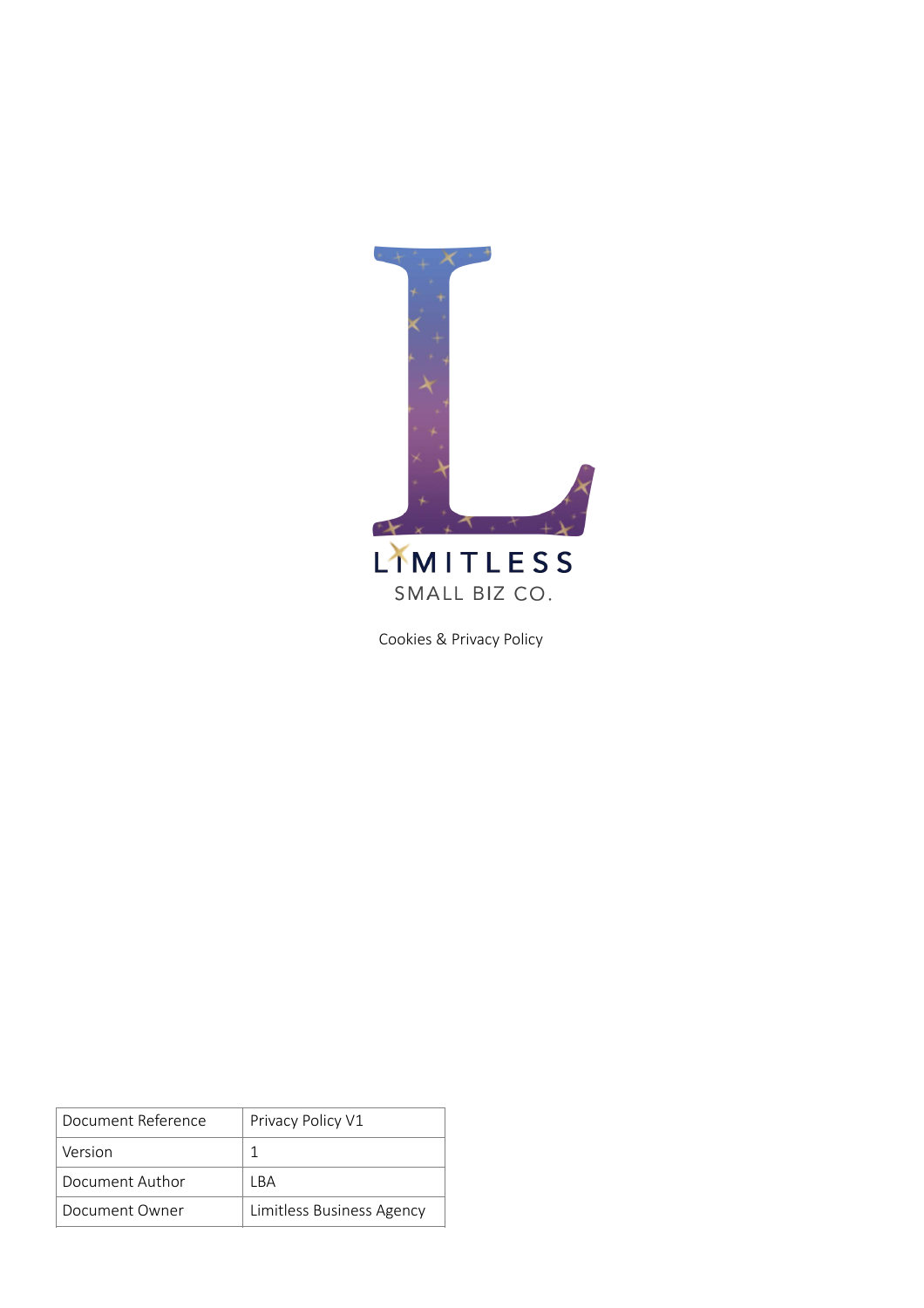# Privacy and Personal Data Protection Policy

| Contents                                                |
|---------------------------------------------------------|
|                                                         |
|                                                         |
|                                                         |
|                                                         |
|                                                         |
|                                                         |
|                                                         |
|                                                         |
|                                                         |
|                                                         |
|                                                         |
|                                                         |
|                                                         |
|                                                         |
|                                                         |
|                                                         |
|                                                         |
|                                                         |
| 2.7 CONTRACTS INVOLVING THE PROCESSING OF PERSONAL DATA |
|                                                         |
|                                                         |
|                                                         |
|                                                         |
|                                                         |
|                                                         |
|                                                         |
|                                                         |
|                                                         |
|                                                         |

List of Tables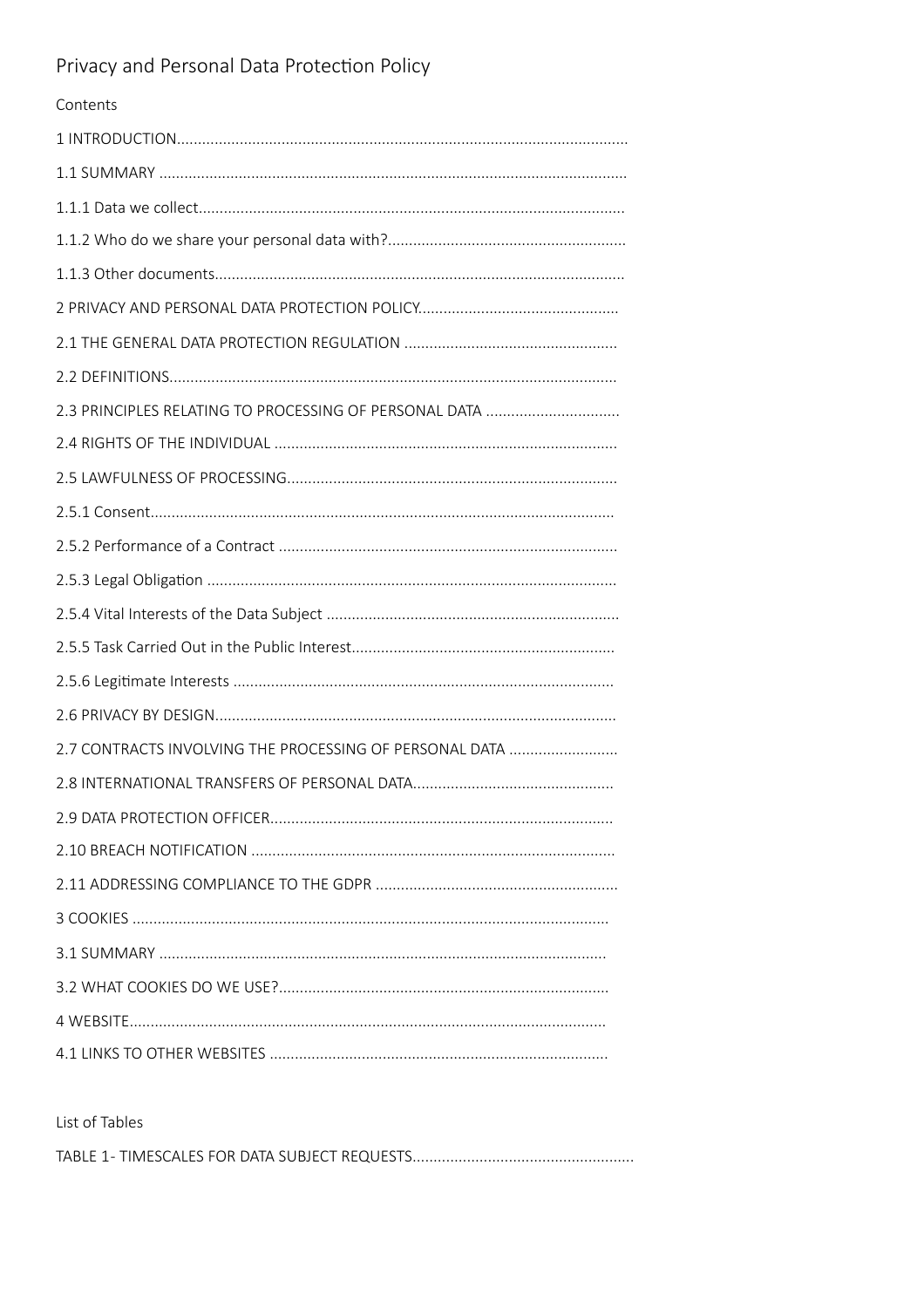# 1 Introduction

# 1.1 Summary

Limitless Business Agency believe you should know what data we collect from you and how we use it. Our policy explains the what, how and why of the information we collect and how we use it, and the control you have regarding your own data. Limitless Business Agency are committed to transparency and takes your privacy very seriously. In preparation for the new data protection laws we have updated our Privacy and Personal Data Protection Policy. In its everyday business operations Limitless Business Agency makes use of a variety of data about identifiable individuals, including data about:

- Current, past and prospective employees
- Customers
- Users of its websites
- Subscribers
- Other stakeholders

In collecting and using this data, the organisation is subject to a variety of legislation controlling how such activities may be carried out and the safeguards that must be put in place to protect it. The purpose of this policy is to set out the relevant legislation and to describe the steps Limitless Business Agency is taking to ensure that it complies with it.

This control applies to all systems, people and processes that constitute the organisation's information systems, including board members, directors, employees, suppliers and other third parties who have access to Limitless Business Agency systems.

# 1.1.1 Data we collect

Data is any personal information that you provide to us and which is recorded and used by us and by which you can be identified. We process your personal data primarily based on Legitimate Interest as a business but only if necessary for the propose we collected it for. We also process data based on contractual and transactional obligation where necessary. We process and use your information only for the following purposes:

- Processing your orders, including despatch, payment and returns
- Sales and marketing activities such as calls, emails, web sign ups, and other types of communications
- Details of visits to our website, the pages and resources that are accessed including but not limited to, traffic data, location data and other communication data that may assist us in understanding and improving how visitors use our website
- Customer services activities such as calls, emails, training and support
- To prevent or detect fraud or abuses of our website
- To administer our website

When you shop on our website, we will ask you to input and we will collect personal information from you such as name, email address, address, telephone numbers (s) and product selections. Credit or debit card details, including billing address, are not collected or processed by Limitless Business Agency. These details are processed securely via our third payment processors including WorldPay, Stripe and PayPal.

# 1.1.2 Who do we share your personal data with?

We sometimes share your personal data with trusted third parties, to carry out certain activities on our behalf that involve the processing of personal information. For example, we may engage third party service providers to fulfil orders and deliver packages including the direct shipping of orders direct from manufacturing or distribution facilities.

# 1.1.3 Other documents

The following policies and procedures are relevant to this document: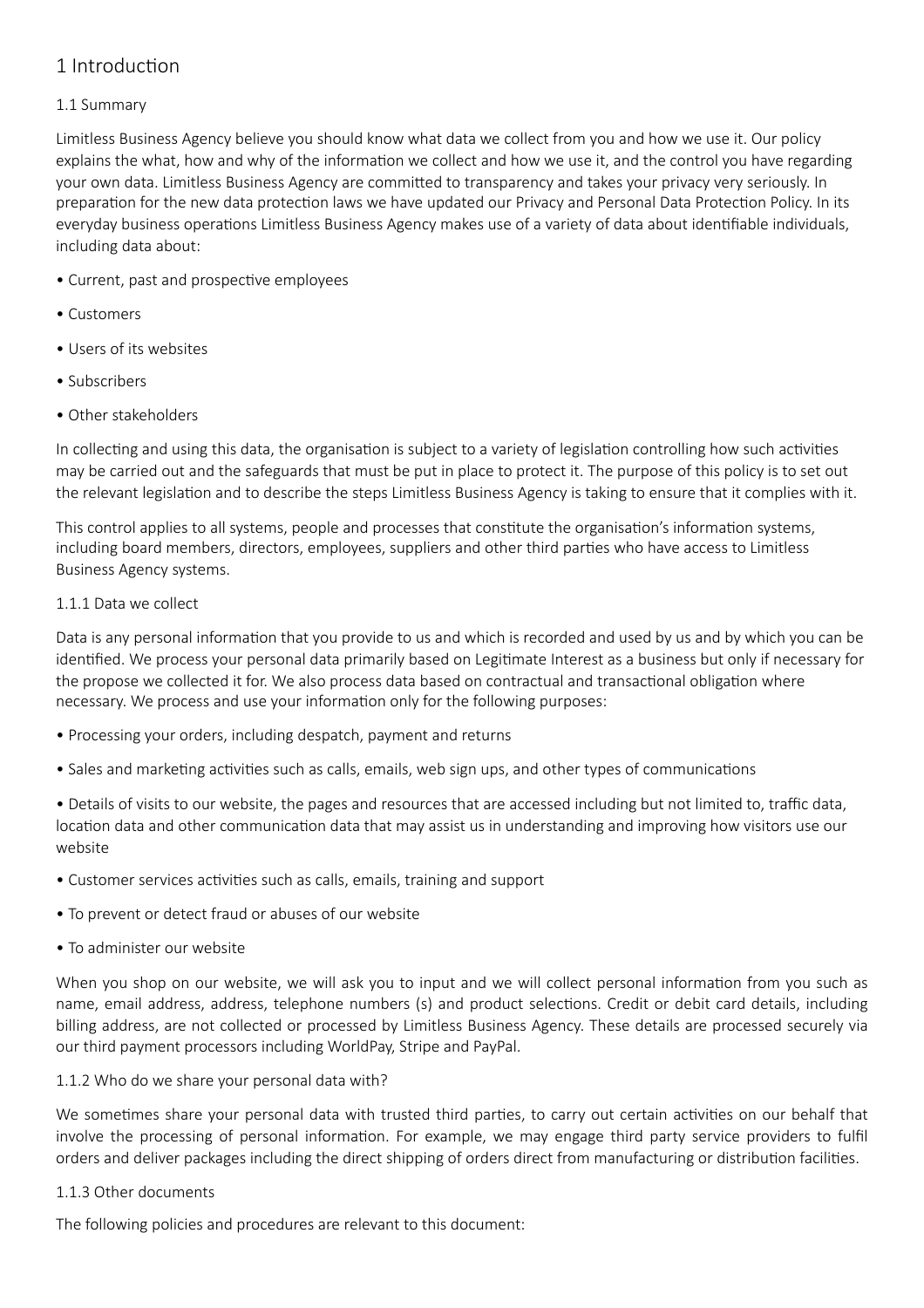- Data Protection Impact Assessment Process
- Personal Data Mapping Procedure
- Legitimate Interest Assessment Procedure
- Information Security Incident Response Procedure
- GDPR Roles and Responsibilities
- Records Retention and Protection Policy

#### 2.1 The General Data Protection Regulation

The General Data Protection Regulation 2016 (GDPR) is a piece of legislation that affects the way that Limitless Business Agency carries out its information processing activities. GDPR is designed to protect the personal data of citizens of the European Union. It is Limitless Business Agency's policy to ensure that our compliance with the GDPR and other relevant legislation is clear and demonstrable at all times.

#### 2.2 Definitions

There are a total of 26 definitions listed within the GDPR and it is not appropriate to reproduce them all here. However, the most fundamental definitions with respect to this policy are as follows:

#### Personal data is defined as:

Any information relating to an identified or identifiable natural person ('data subject'); an identifiable natural person is one who can be identified, directly or indirectly, in particular by reference to an identifier such as a name, an identification number, location data, an online identifier or to one or more factors specific to the physical, physiological, genetic, mental, economic, cultural or social identity of that natural person; 'processing' means: any operation or set of operations which is performed on personal data or on sets of personal data, whether or not by automated means, such as collection, recording, organisation, structuring, storage, adaptation or alteration, retrieval, consultation, use, disclosure by transmission, dissemination or otherwise making available, alignment or combination, restriction, erasure or destruction; 'controller' means: the natural or legal person, public authority, agency or other body which, alone or jointly with others, determines the purposes and means of the processing of personal data; where the purposes and means of such processing are determined by Union or Member State law, the controller or the specific criteria for its nomination may be provided for by Union or Member State law

# 2.3 Principles Relating to Processing of Personal Data

There are a number of fundamental principles upon which the GDPR is based.

These are as follows:

1. Personal data shall be:

(a) processed lawfully, fairly and in a transparent manner in relation to the data subject ('lawfulness, fairness and transparency');

(b) collected for specified, explicit and legitimate purposes and not further processed in a manner that is incompatible with those purposes; further processing for archiving purposes in the public interest, scientific or historical research purposes or statistical purposes shall, in accordance with Article 89(1), not be considered to be incompatible with the initial purposes ('purpose limitation');

(c) adequate, relevant and limited to what is necessary in relation to the purposes for which they are processed ('data minimisation');

(d) accurate and, where necessary, kept up to date; every reasonable step must be taken to ensure that personal data that are inaccurate, having regard to the purposes for which they are processed, are erased or rectified without delay ('accuracy');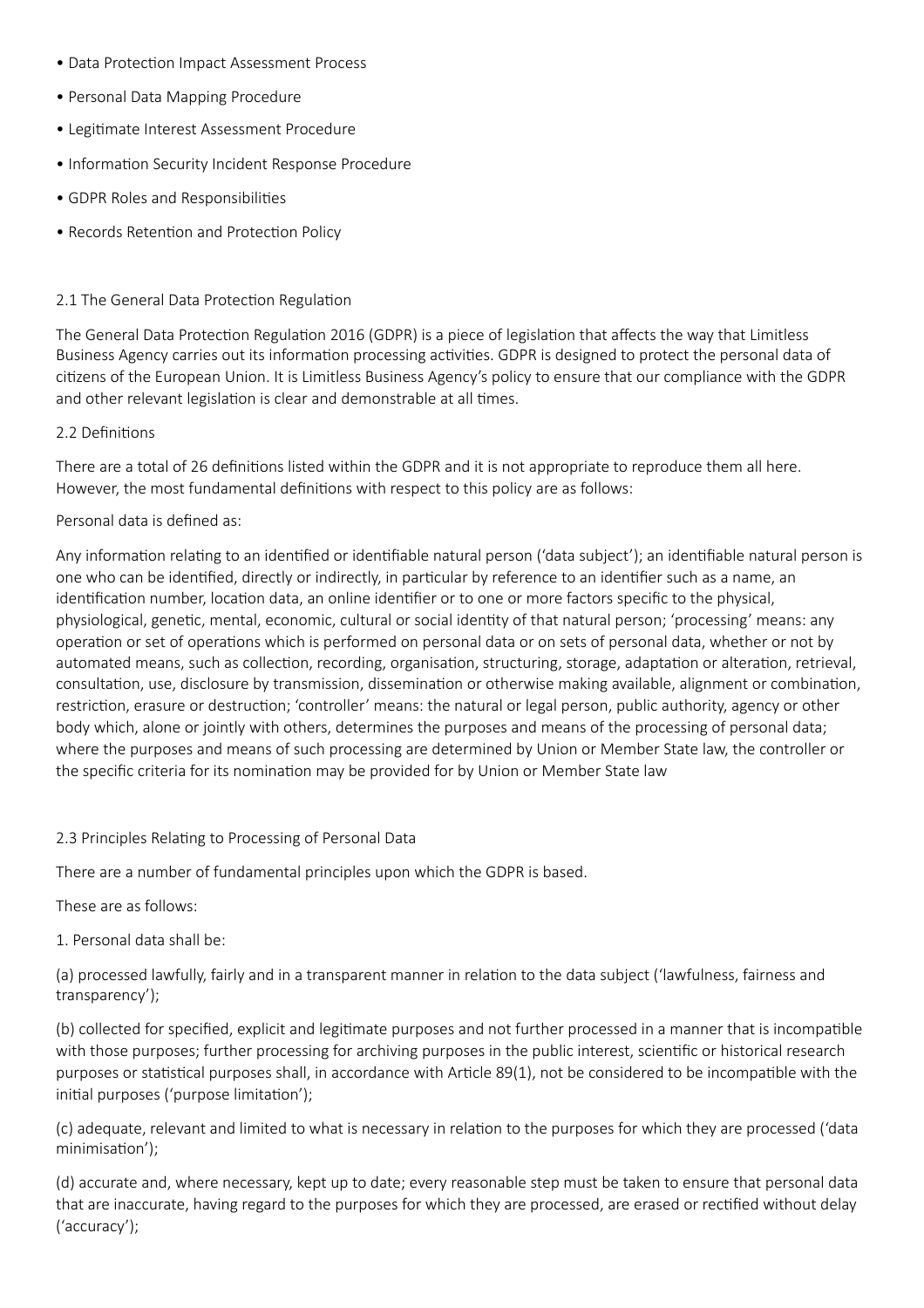(e) kept in a form which permits identification of data subjects for no longer than is necessary for the purposes for which the personal data are processed; personal data may be stored for longer periods insofar as the personal data will be processed solely for archiving purposes in the public interest, scientific or historical research purposes or statistical purposes in accordance with Article 89(1) subject to implementation of the appropriate technical and organisational measures required by this Regulation in order to safeguard the rights and freedoms of the data subject ('storage limitation');

(f) processed in a manner that ensures appropriate security of the personal data, including protection against unauthorised or unlawful processing and against accidental loss, destruction or damage, using appropriate technical or organisational measures ('integrity and confidentiality').

2. The controller shall be responsible for, and be able to demonstrate compliance with, paragraph 1 ('accountability'). Limitless Business Agency will ensure that it complies with all of these principles both in the processing it currently carries out and as part of the introduction of new methods of processing such as new IT systems.

# 2.4 Rights of the Individual

The data subject also has rights under the GDPR. These consist of:

- 1. The right to be informed
- 2. The right of access
- 3. The right to rectification
- 4. The right to erasure
- 5. The right to restrict processing
- 6. The right to data portability
- 7. The right to object

8. Rights in relation to automated decision making and profiling. Each of these rights are supported by appropriate procedures within Limitless Business Agency that allow the required action to be taken within the timescales stated in the GDPR.

These timescales are shown in Table 1.

| Data Subject Request             | <b>Timescales</b>                                                                                             |
|----------------------------------|---------------------------------------------------------------------------------------------------------------|
| The right to be informed         | When data is collected (if supplied by data subject) or within one month (if not<br>supplied by data subject) |
| The right of access              | One month                                                                                                     |
| The right to rectification       | One month                                                                                                     |
| The right to erasure             | Without undue delay                                                                                           |
| The right to restrict processing | Without undue delay                                                                                           |
| The right to data portability    | One month on receipt of objection Rights in relation to automated decision<br>making and profiling.           |
| The right to object              | Not specified                                                                                                 |

Table 1- Timescales for data subject requests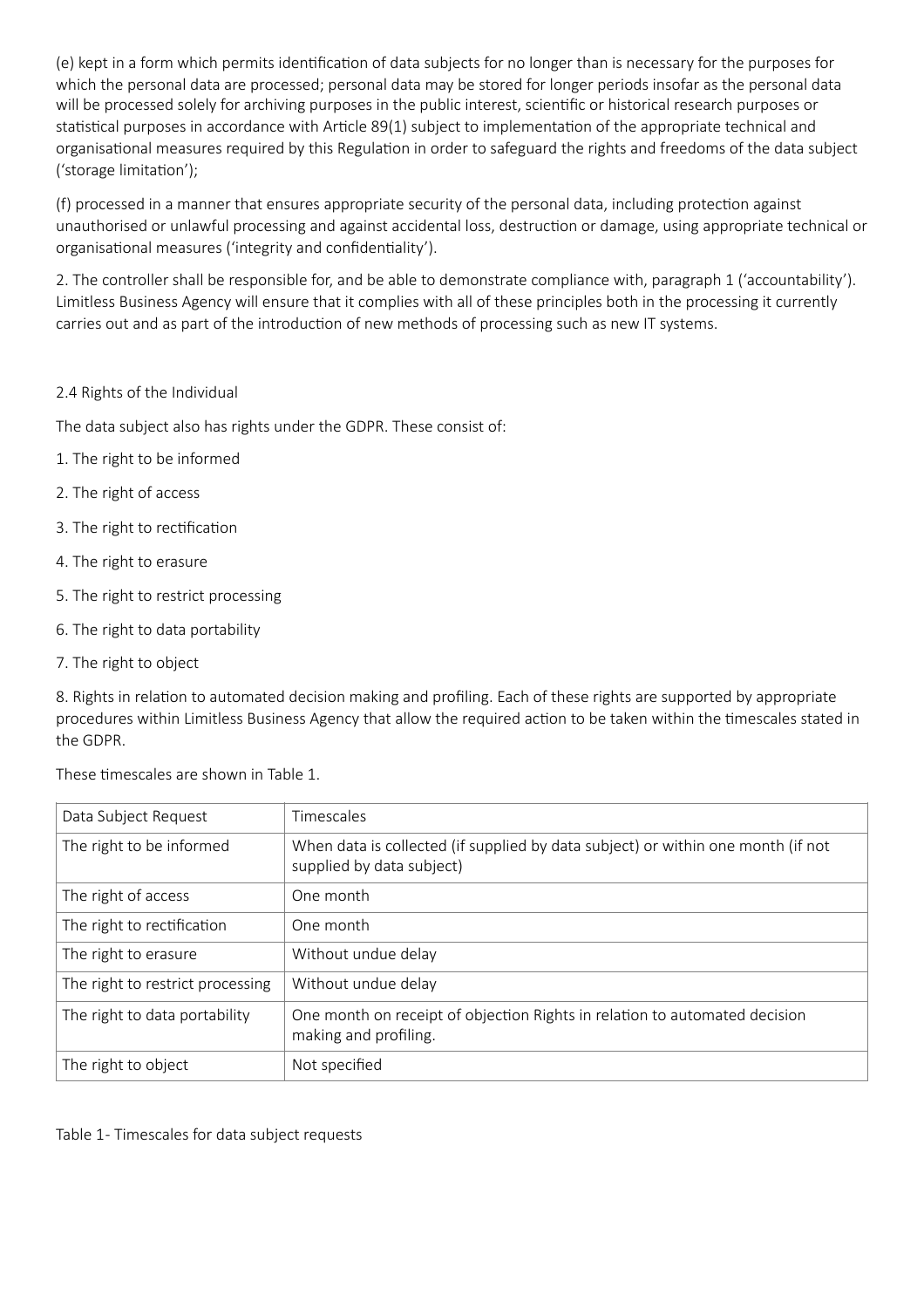#### 2.5 Lawfulness of Processing

There are six alternative ways in which the lawfulness of a specific case of processing of personal data may be established under the GDPR. It is Limitless Business Agency policy to identify the appropriate basis for processing and to document it, in accordance with the Regulation. The options are described in brief in the following sections.

#### 2.5.1 Consent

Unless it is necessary for a reason allowable in the GDPR, Limitless Business Agency will always obtain explicit consent from a data subject to collect and process their data. In case of children below the age of 16 (a lower age may be allowable in specific EU member states) parental consent will be obtained. Transparent information about our usage of their personal data will be provided to data subjects at the time that consent is obtained and their rights with regard to their data explained, such as the right to withdraw consent. This information will be provided in an accessible form, written in clear language and free of charge. If the personal data are not obtained directly from the data subject then this information will be provided to the data subject within a reasonable period after the data are obtained and definitely within one month.

# 2.5.2 Performance of a Contract

Where the personal data collected and processed are required to fulfil a contract with the data subject, explicit consent is not required. This will often be the case where the contract cannot be completed without the personal data in question e.g. a delivery cannot be made without an address to deliver to.

#### 2.5.3 Legal Obligation

If the personal data is required to be collected and processed in order to comply with the law, then explicit consent is not required. This may be the case for some data related to employment and taxation for example, and for many areas addressed by the public sector.

# 2.5.4 Vital Interests of the Data Subject

In a case where the personal data are required to protect the vital interests of the data subject or of another natural person, then this may be used as the lawful basis of the processing. Limitless Business Agency will retain reasonable, documented evidence that this is the case, whenever this reason is used as the lawful basis of the processing of personal data. As an example, this may be used in aspects of social care, particularly in the public sector.

#### 2.5.5 Task Carried Out in the Public Interest

Where Limitless Business Agency needs to perform a task that it believes is in the public interest or as part of an official duty then the data subject's consent will not be requested. The assessment of the public interest or official duty will be documented and made available as evidence where required.

#### 2.5.6 Legitimate Interests

If the processing of specific personal data is in the legitimate interests of Limitless Business Agency and is judged not to affect the rights and freedoms of the data subject in a significant way, then this may be defined as the lawful reason for the processing. Again, the reasoning behind this view will be documented. Inc interest or official duty will be documented and made available as evidence where required.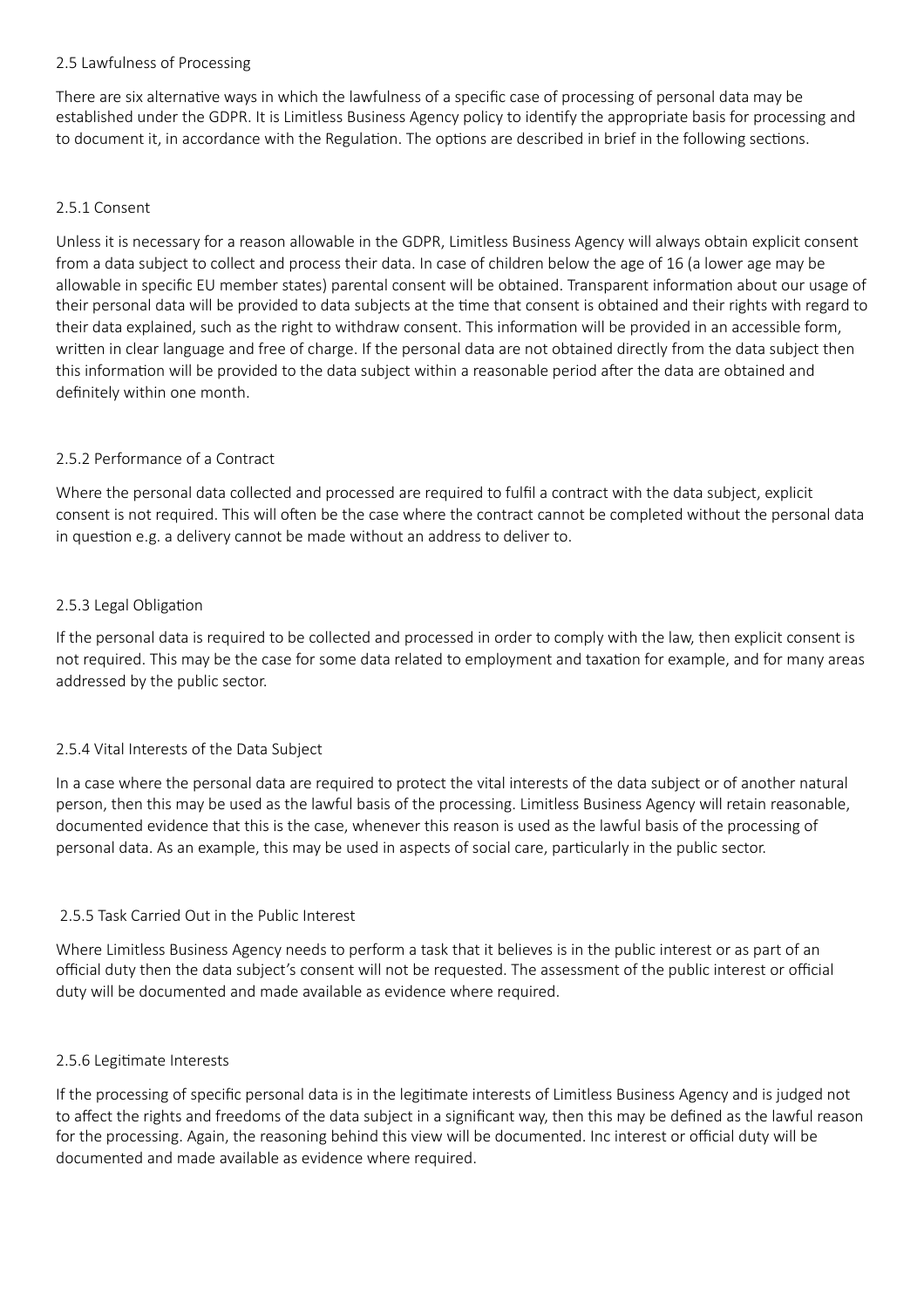#### 2.6 Privacy by Design

Limitless Business Agency has adopted the principle of privacy by design and will ensure that the definition and planning of all new or significantly changed systems that collect or process personal data will be subject to due consideration of privacy issues, including the completion of one or more data protection impact assessments. The data protection impact assessment will include:

• Consideration of how personal data will be processed and for what purposes

• Assessment of whether the proposed processing of personal data is both necessary and proportionate to the purpose(s)

• Assessment of the risks to individuals in processing the personal data

• What controls are necessary to address the identified risks and demonstrate compliance with legislation Use of techniques such as data minimisation and pseudonymisation will be considered where applicable and appropriate.

# 2.7 Contracts Involving the Processing of Personal Data

Limitless Business Agency will ensure that all relationships it enters into that involve the processing of personal data are subject to a documented contract that includes the specific information and terms required by the GDPR. For more information, see the GDPR Controller-Processor Agreement Policy.

#### 2.8 International Transfers of Personal Data

 Transfers of personal data outside the European Union will be carefully reviewed prior to the transfer taking place to ensure that they fall within the limits imposed by the GDPR. This depends partly on the European Commission's judgement as to the adequacy of the safeguards for personal data applicable in the receiving country and this may change over time. Intra-group international data transfers will be subject to legally binding agreements referred to as Binding Corporate Rules (BCR) which provide enforceable rights for data subjects.

# 2.9 Data Protection Officer

A defined role of Data Protection Officer (DPO) is required under the GDPR if an organisation is a public authority, if it performs large scale monitoring or if it processes particularly sensitive types of data on a large scale. The DPO is required to have an appropriate level of knowledge and can either be an in-house resource or outsourced to an appropriate service provider. Based on these criteria, Limitless Business Agency does not require a Data Protection Officer to be appointed.

# 2.10 Breach Notification

It is Limitless Business Agency's policy to be fair and proportionate when considering the actions to be taken to inform affected parties regarding breaches of personal data. In line with the GDPR, where a breach is known to have occurred which is likely to result in a risk to the rights and freedoms of individuals, the relevant supervisory authority will be informed within 72 hours. This will be managed in accordance with our Information Security Incident Response Procedure which sets out the overall process of handling information security incidents. Under the GDPR the relevant DPA has the authority to impose a range of fines of up to four percent of annual worldwide turnover or twenty million Euros, whichever is the higher, for infringements of the regulations.

# 2.11 Addressing Compliance to the GDPR

The following actions are undertaken to ensure that Limitless Business Agency complies at all times with the accountability principle of the GDPR: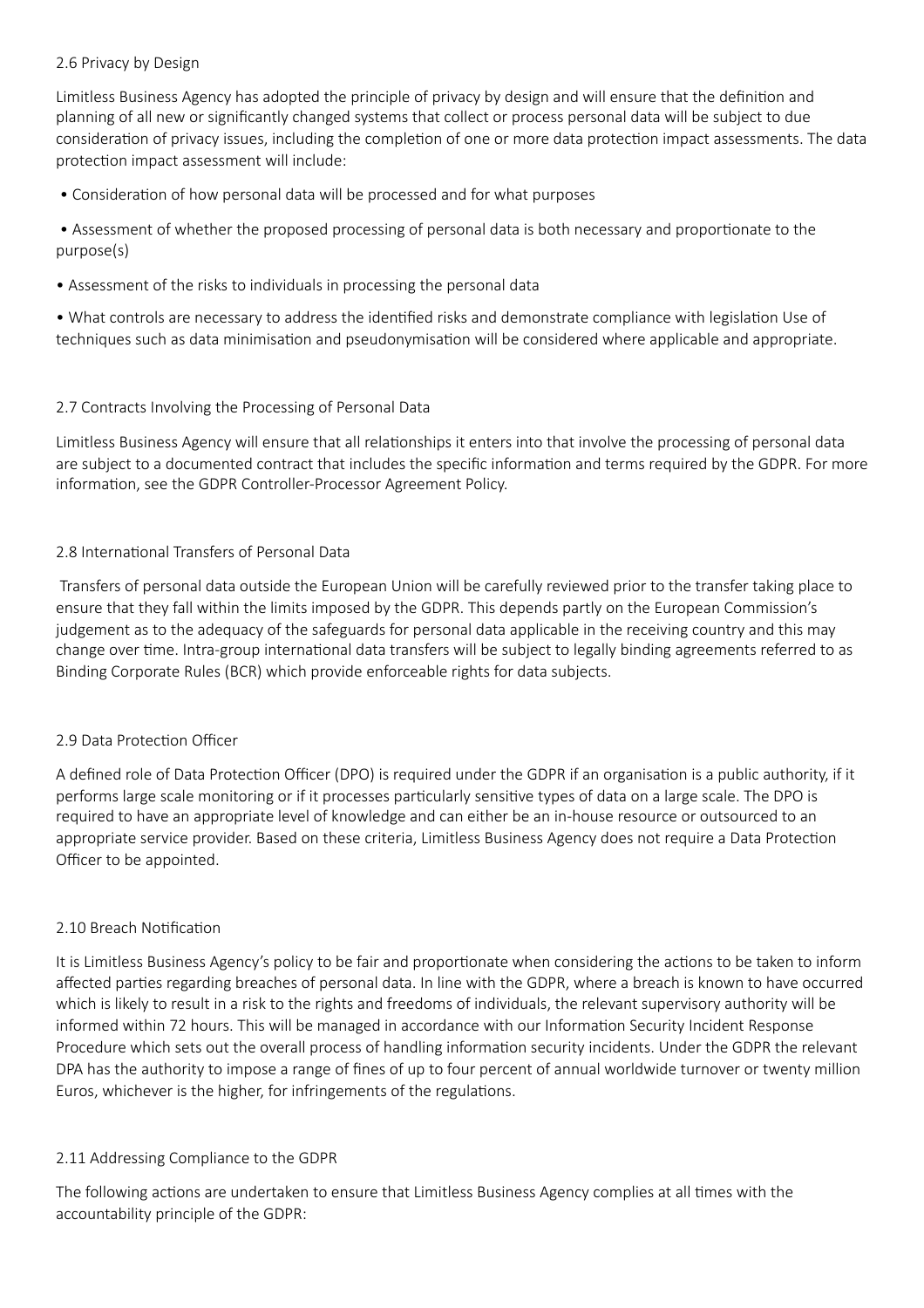- The legal basis for processing personal data is clear and unambiguous
- All staff involved in handling personal data understand their responsibilities for following good data protection practice
- Training in data protection has been provided to all staff
- Rules regarding consent are followed

• Routes are available to data subjects wishing to exercise their rights regarding personal data and such enquiries are handled effectively

- Regular reviews of procedures involving personal data are carried out
- Privacy by design is adopted for all new or changed systems and processes
- The following documentation of processing activities is recorded:
- o Organisation name and relevant details
- o Purposes of the personal data processing
- o Categories of individuals and personal data processed
- o Categories of personal data recipient
- o Agreements and mechanisms for transfers of personal data to non-EU countries including details of controls in place
- o Personal data retention schedules
- o Relevant technical and organisational controls in place

These actions are reviewed on a regular basis as part of the management process concerned with data protection.

# 3.Cookies

#### 3.1 Summary

Our Cookie Policy relating to 'our website' which includes the following URLs: limitlesssmallbizco.com and limitlessbusinessagency.com. Encrypted cookies are used for the shopping cart and related functions which include but are not limited to currency selection and language selection. These cookies are necessary for the operation of our website. Should you choose not to accept cookies, which you may do via the existing features or plugins of web browsers, please be aware that you will not be able to make any purchases from our website. In addition, by choosi ng not to accept cookies other functionality may also be reduced. These encrypted cookies are not used for tracki ng purposes and can only be used on our website.

3.2 What cookies do we use?

• Essential cookies: These are cookies that are required for the operation of our website. They include, for example, cookies that enable you to log into secure areas of our website, and to use online forms.

• Analytical cookies: They allow us to recognise and count the number of visitors and to see how visitors move around our website when they are using it. This helps us to improve the way our website works, for example, by ensuring that users are finding what they are looking for easily.

#### 4.Website

4.1 Links to other websites